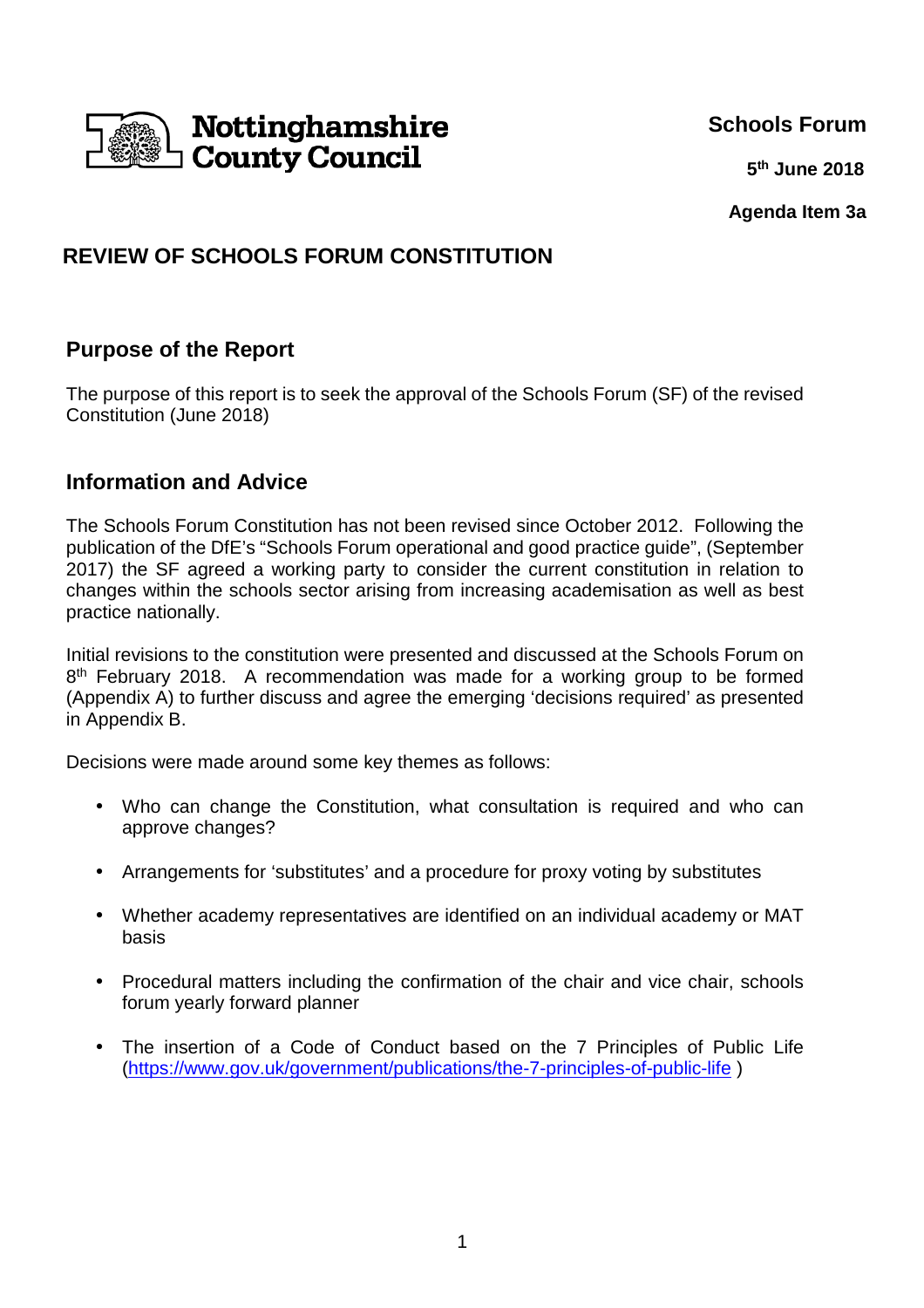Appendix B confirms the views of the working party with regard to these key areas and as a result have been in cooperated into the draft Constitution.

# **RECOMMENDATION/S**

#### **That the Schools Forum:**

**1**. Agrees the adoption of the proposed Code of Conduct

2. Agrees the Constitution with a commitment to yearly review in September each year starting in September 2019

**Marion Clay Group Managaer Support to Schools Service T 0115 977 2703 E marion.clay@nottscc.gov.uk**